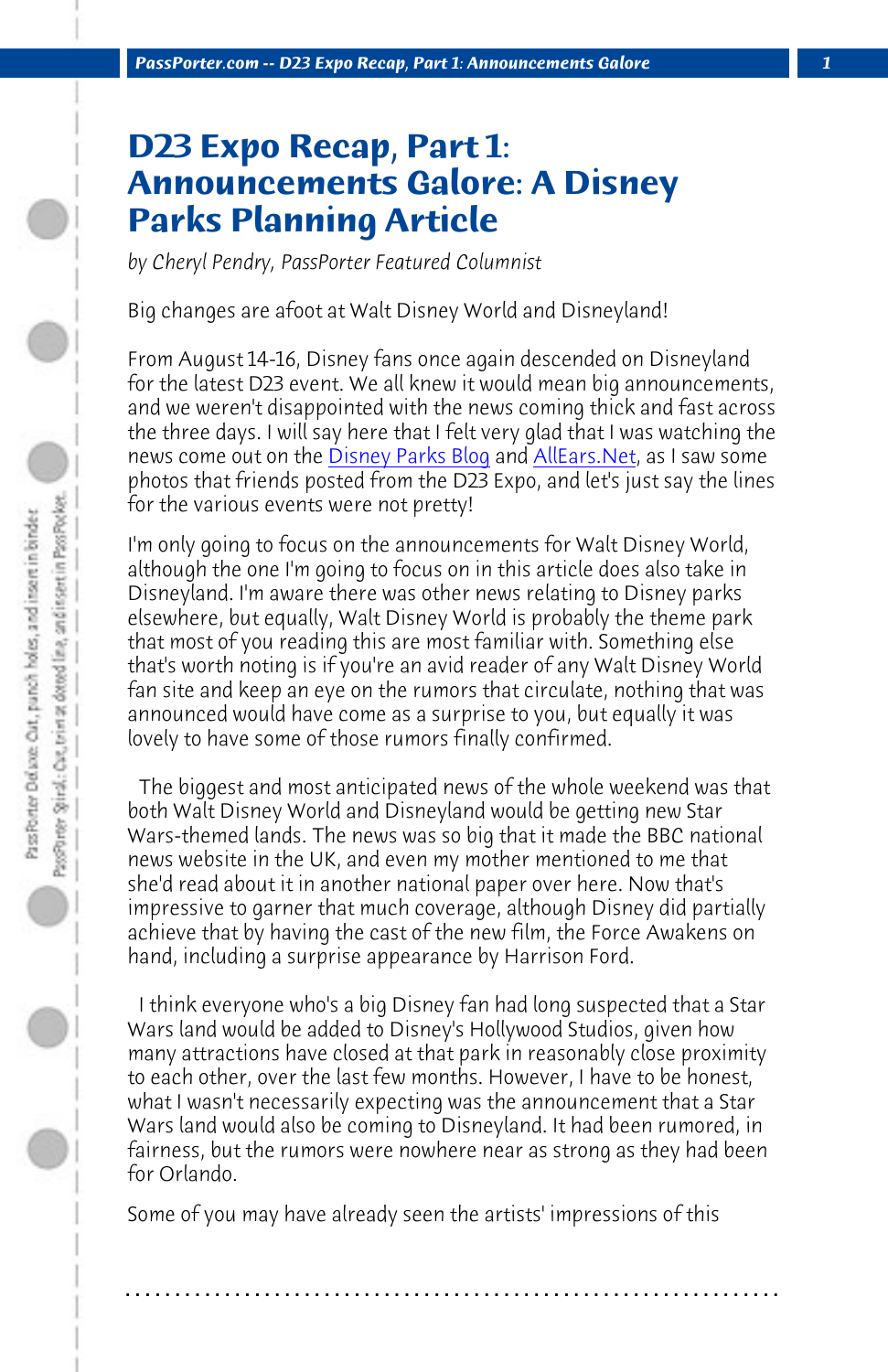amazing new land, and while I was excited at the prospect before D23, I was pretty much jumping up and down with joy at the images that were released. It all looked so wonderfully alien, and full of glorious detail that you usually get from Disney. Then again, at 14 acres each, they do have a fair bit of land to play with to create their new planet and trading port.

 The only other things the official Disney announcement told us was there would be two signature attractions, including the opportunity to take the controls of the famous Millennium Falcon, and an epic Star Wars adventure where you're in the middle of a battle. There's no more information, but I couldn't help but wonder whether the Millennium Falcon attraction will be a bit like Mission: Space in Epcot. That's pure speculation on my part, but having teased people in this way, surely you've got to ensure everyone has the chance to actually take the controls, as promised. I'd hate to think, after this initial hype, that it's actually something that only a couple of people in a group get to do, and I'm sure that can't be what Disney has in mind. I guess time will tell.

 I personally hope both these signature attractions are actually ones that we can ride, as we're not huge fans of either coasters or thrill rides. The Seven Dwarfs Mine Train was fine for us, and Big Thunder Mountain Railway is OK, but if you start talking the level of intensity of some of the rides at Universal, then we're most definitely out. Hopefully, given that Disney and Stars Wars are family friendly, both will be things that most people can enjoy.

 What I did like about the announcement was you could then glean more from "shopping around" on various Disney sites. My faithful All Ears Net had some more details about what else would be coming in the intervening time, given that there's no timescale on when Star Wars land will open. In the meantime, Star Tours will add in locations and characters from the forthcoming Star Wars film The Force Awakens, which is hitting cinemas just before Christmas. The Star Wars Launch Bay will also tide fans over, offering special exhibits and peeks behind the scenes of the new movie at both Walt Disney World and Disneyland.

 As well as that, you'll be able to meet characters from the films, which I think sounds wonderful. We've only ever been in Walt Disney World once for Star Wars Weekends, as it's held at a time of the year that's just too hot for us, and we never got the chance to meet any of the stars, although we did see the parade they put on. It's always been a secret dream of mine to get my photo with R2-D2 (I was very jealous of some friends at D23 who managed to do that!), so this sounds perfect. I love the way Disney has thought about the best way to maximize interest in Star Wars from the release date of the new film onwards, ahead of the final opening of the Star Wars land, although as someone who works in

**. . . . . . . . . . . . . . . . . . . . . . . . . . . . . . . . . . . . . . . . . . . . . . . . . . . . . . . . . . . . . . . . . .**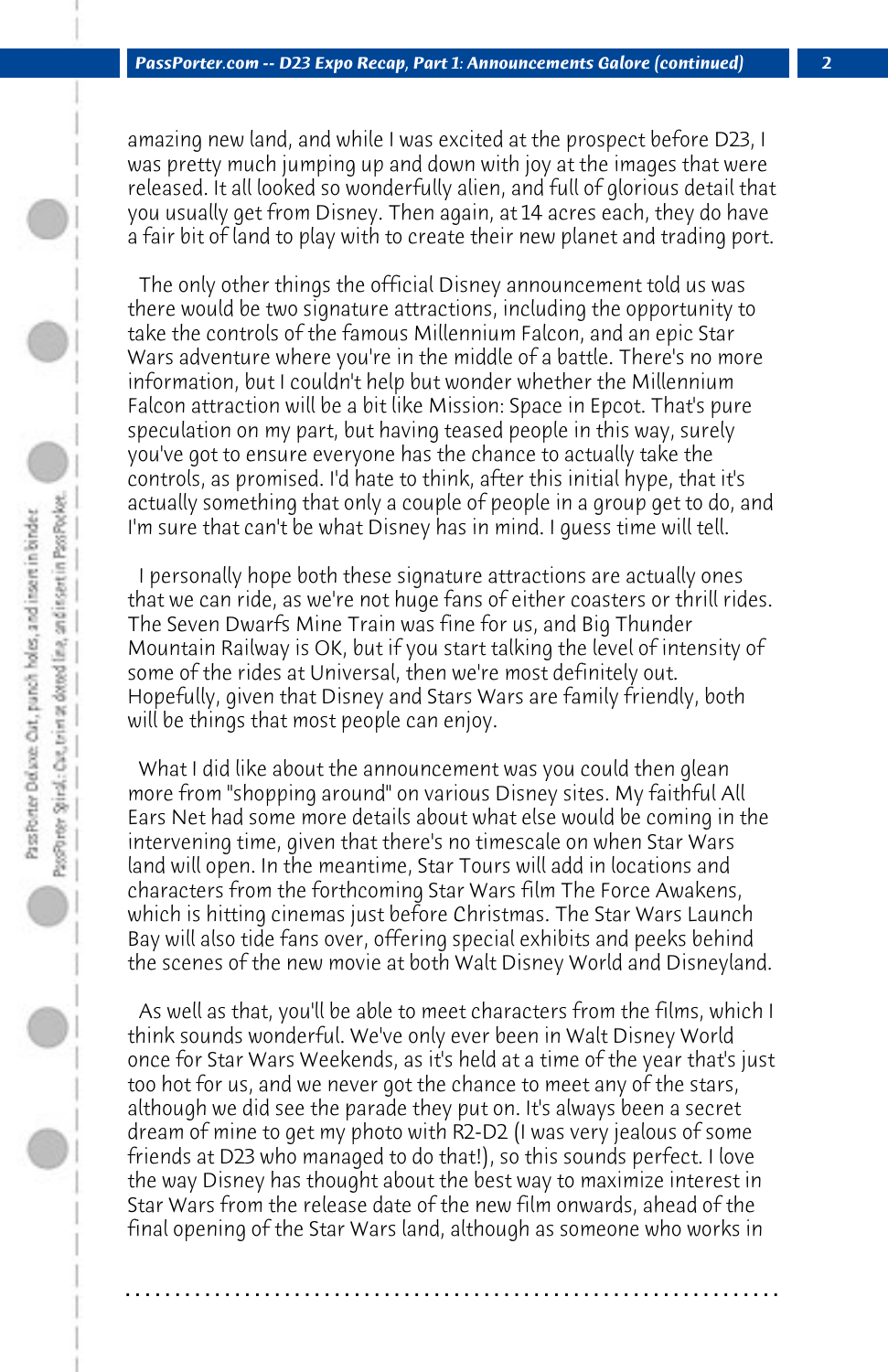*PassPorter.com -- D23 Expo Recap, Part 1: Announcements Galore (continued) 3*

communications, that is only common sense marketing!

 More intriguing information came out with details of Season of the Force, which apparently starts in early 2016, with the experience coming to both Walt Disney World and Disneyland. Details are sketchy right now, but I'm thinking it's probably Star Wars Weekends on steroids. I'm guessing it will be a similar time of the year, as Disney will want to draw crowds into the parks year round, and certainly in Orlando, they've already got all the holiday additions, the Food and Wine Festival and Halloween celebrations, and the Flower and Garden Festival in Epcot in the early spring.

 It seems as if there will be special entertainment, and themed food locations (see why I think it's an extension of Star Wars Weekends? Both of those sound remarkably familiar & hellip;) along with a new fireworks display, set to the musical score of Star Wars. Wow, now that's something I would like to see! On the West coast, Disneyland gets something a little different, with the events including a re-imagineering of Space Mountain, so it becomes Hyperspace Mountain. Apparently those brave enough to ride, which I can assure you won't be us, will get [to join an X-wing Starfighter battle. Fun!](http://www.passporter.com/articles/disney-d23-announcements.php)

 In the second and final part of this series of articles next week, I'll round up the rest of the news coming out of D23 in relation to Walt Disney World.

*About The Author: Cheryl and husband Mark live in England and love to travel, particularly to America. They are in the process of visiting every Disney theme park around the world, having already been to Disneyland Resort Paris, Hong Kong Disneyland and both American Disney resorts. They are now planning for their trip to Japan in the spring to visit the Tokyo Disney Resort.* Click here to view more of Cheryl's articles!

*Article last updated: 08-20-2015*

*View the latest version online at: http://www.passporter.com/articles/disney-d23-announcements.html*

*Copyright by Cheryl Pendry. All rights reserved under International and Pan-American Copyright Conventions. No part of this publication may be stored in a retrieval system or transmitted in any form by any means electronic, mechanical, photocopying, recording, scanning, or otherwise, except as permitted under sections 107 or 108 of the 1976 United States Copyright Act. Resale of this guide is strictly prohibited without the copyright holder's permission. If you purchased this publication from someone other than PassPorter Travel Press, please call 877-929-3273.*

**. . . . . . . . . . . . . . . . . . . . . . . . . . . . . . . . . . . . . . . . . . . . . . . . . . . . . . . . . . . . . . . . . .**